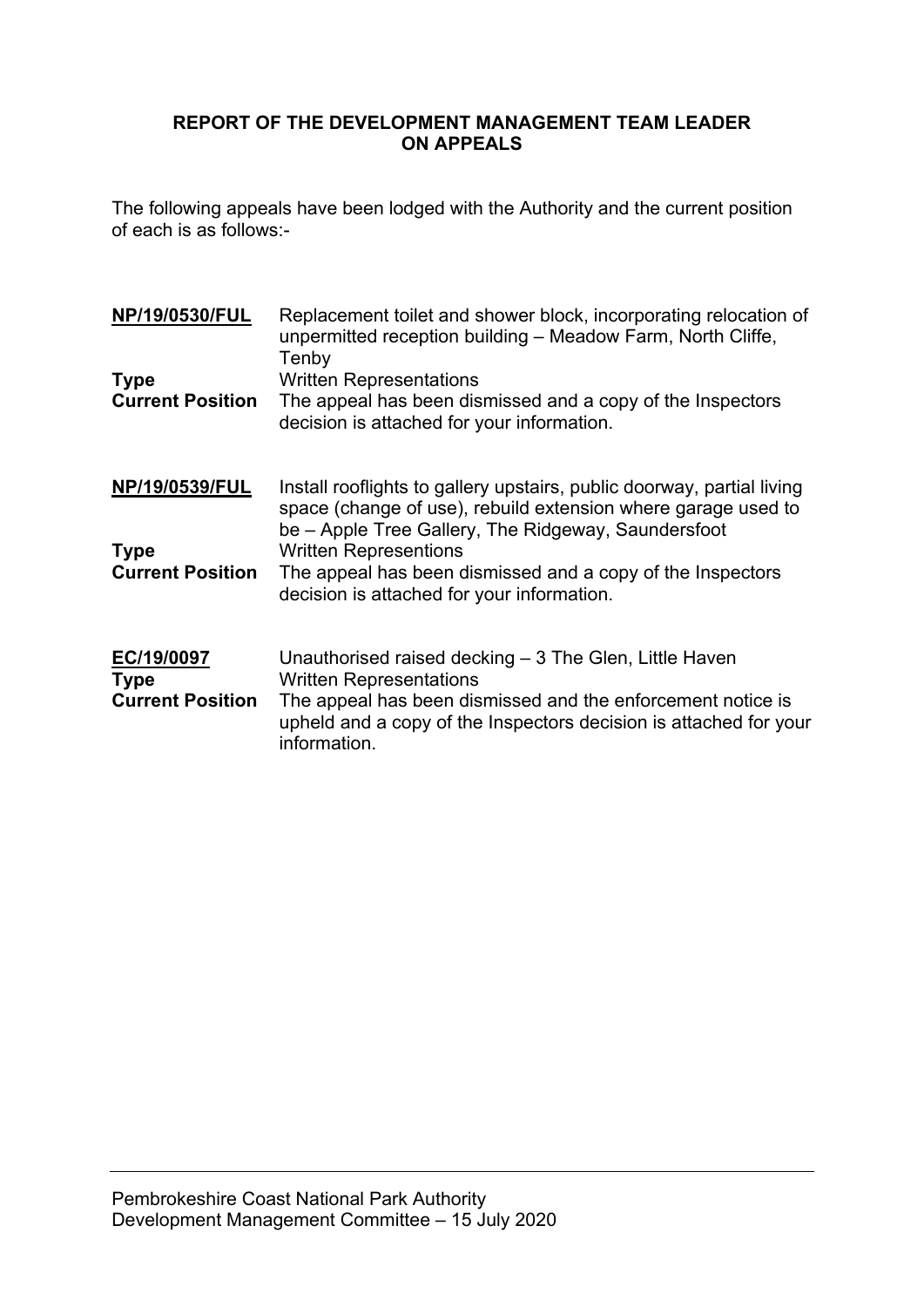

# **Penderfyniad ar yr Apêl Appeal Decision**

Ymweliad â safle a wnaed ar 21/05/20 Site visit made on 21/05/20

# **gan Mr A Thickett BA(Hons) BTP Dip RSA MRTPI**

**Arolygydd a benodir gan Weinidogion Cymru an Inspector appointed by the Welsh Ministers Dyddiad: 08.06.2020 Date: 08.06.20**

**by Mr A Thickett BA(Hons) BTP Dip RSA MRTPI**

### **Appeal Ref: APP/L9503/A/20/3246513**

#### **Site address: Meadow Farm, North Cliffe, Tenby, Pembrokeshire, SA70 8AU**

**The Welsh Ministers have transferred the authority to decide this appeal to me as the appointed Inspector.**

- The appeal is made under section 78 of the Town and Country Planning Act 1990 against a refusal to grant planning permission.
- The appeal is made by Mr & Mrs Richards against the decision of Pembrokeshire Coast National Park Authority.
- The application Ref NP/19/0530/FUL, dated 25 September 2019, was refused by notice dated 24 December 2019.
- The development proposed is replacement toilet and shower block, including reception building.

#### **Decision**

1. The appeal is allowed and planning permission granted subject to the conditions set out in the schedule at the end of this decision.

#### **Procedural matter**

2. My attention has been drawn to alleged breaches of planning control at the appeal site. The National Park Authority (NPA) state that: *'one of the reasons for refusal is that the authority do not wish to facilitate an upgrade in facilities at the site which would further facilitate this unauthorised expansion and change of accommodation unit type, and also allow the previous reception facilities to be used as holiday let accommodation'*. I have determined this appeal on the basis that the development proposed is as described above and no more. Nothing in this decision binds the NPA to accept or permit any other development that may have been carried out or proposed on the site.

#### **Main Issues**

- 3. The main issues are:
	- the impact of the proposed development on the character and appearance of the National Park
	- the effect of the proposal on the setting of Tenby Conservation Area
	- whether adequate provision has been made for foul drainage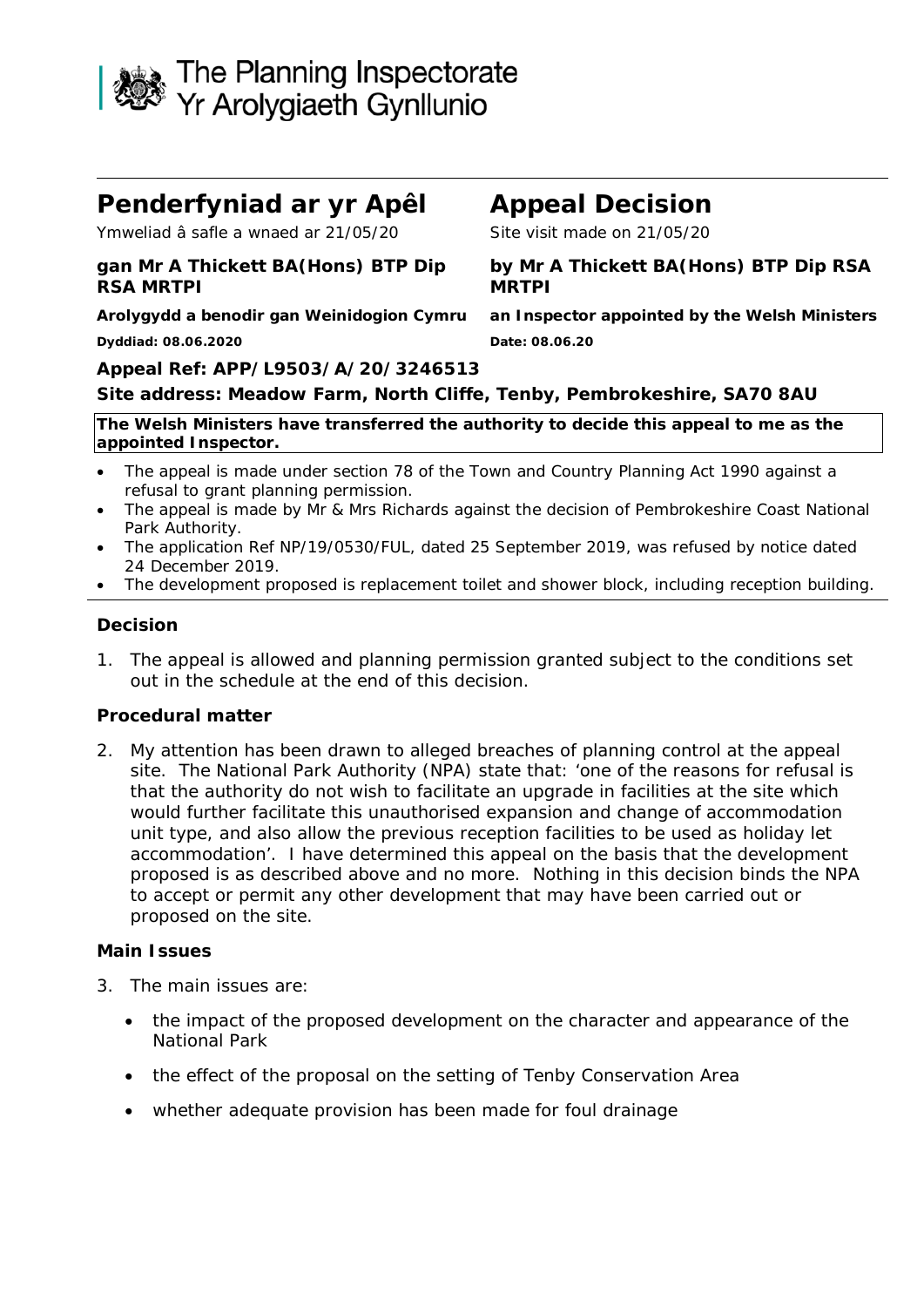### **Reasons**

Character and appearance/Conservation Area

- 4. Meadow Farm campsite sits on a hillside in the countryside on the edge of Tenby. At the time of my visit the toilet and shower block was just a shell with no facilities. However, given the construction and state of the building, I see no reason to question the appellants' assertion that the facilities were in need of upgrading and improvement. The appellants propose to re-use the existing block as a refuse store, build a new toilet and shower block incorporating a currently free standing reception building which would be relocated.
- 5. The reasoned justification to Policy 40 of the Pembrokeshire Coast National Park Local Development Plan, adopted 2010 accepts that *'chalet, caravan and tent sites generally require good quality washing and toilet facilities'*. It goes on to say that: *'Wherever possible such provision should be made by the adaptation or conversion of existing buildings although it is acknowledged that new buildings will be required in some instances'*. In this case, it has been established by the grant of an earlier planning permission that the toilet and shower facilities should be housed in a separate building. I am also persuaded by the appellants' argument that the position of Meadow Farm House in relation to the camp site does not lend itself well as a location for a reception office. The Farm House sits below the camp site and has a separate access. Its location does not provide clear legibility for visitors in terms of where they should go when they arrive at the site to book in. This could be rectified by a sign at the entrance to the campsite but I agree that the parking, turning and manoeuvring required to first check in at the Farm House then drive up to the site would be neither convenient nor safe, particularly for campers arriving with a trailer.
- 6. The NPA contends that the facilities proposed are excessive in relation to the number of pitches the site is licensed for. However, the NPA misquotes the reasoned justification to Policy 40 which states that<sup>1</sup>: *The provision of catering, leisure or shopping facilities* (my emphasis) *on a scale that exceeds the reasonable requirements of the occupiers of the site or which relates poorly to the size, character or location of the site will not be encouraged*'. I have seen no guidance or standards relating to what is deemed reasonable in terms of a reception office or essential facilities such as toilets, showers or refuse storage nor any evidence from the NPA to support the assertion that the scale of the proposed facilities are excessive for the size of the site. Indeed, the number of toilet and shower cubicles would be the same as was housed in the existing building and I agree with the appellant's that internal instead of external storage of refuse would be an improvement.
- 7. In response to the NPA's assertion that *'historically planning permission has not been given for erection of the existing toilet and shower block facilities'*, the appellants have submitted a copy of a planning permission granted in 1990 which shows the position of the existing toilet block. In my view, the NPA's assertion that the principle of carrying out the improvements proposed *'has not been sufficiently justified'* is neither supported by policy or evidence. In the summing up the recommendation that planning permission be refused the NPA's officers conclude that *'the proposed toilet, shower, wash facilities and reception building has been designed to be of a scale, form and appearance which shows sensitivity to the surrounding landscape and context within the open countryside'*. I agree.

<span id="page-2-0"></span><sup>&</sup>lt;sup>1</sup> Paragraph 4.173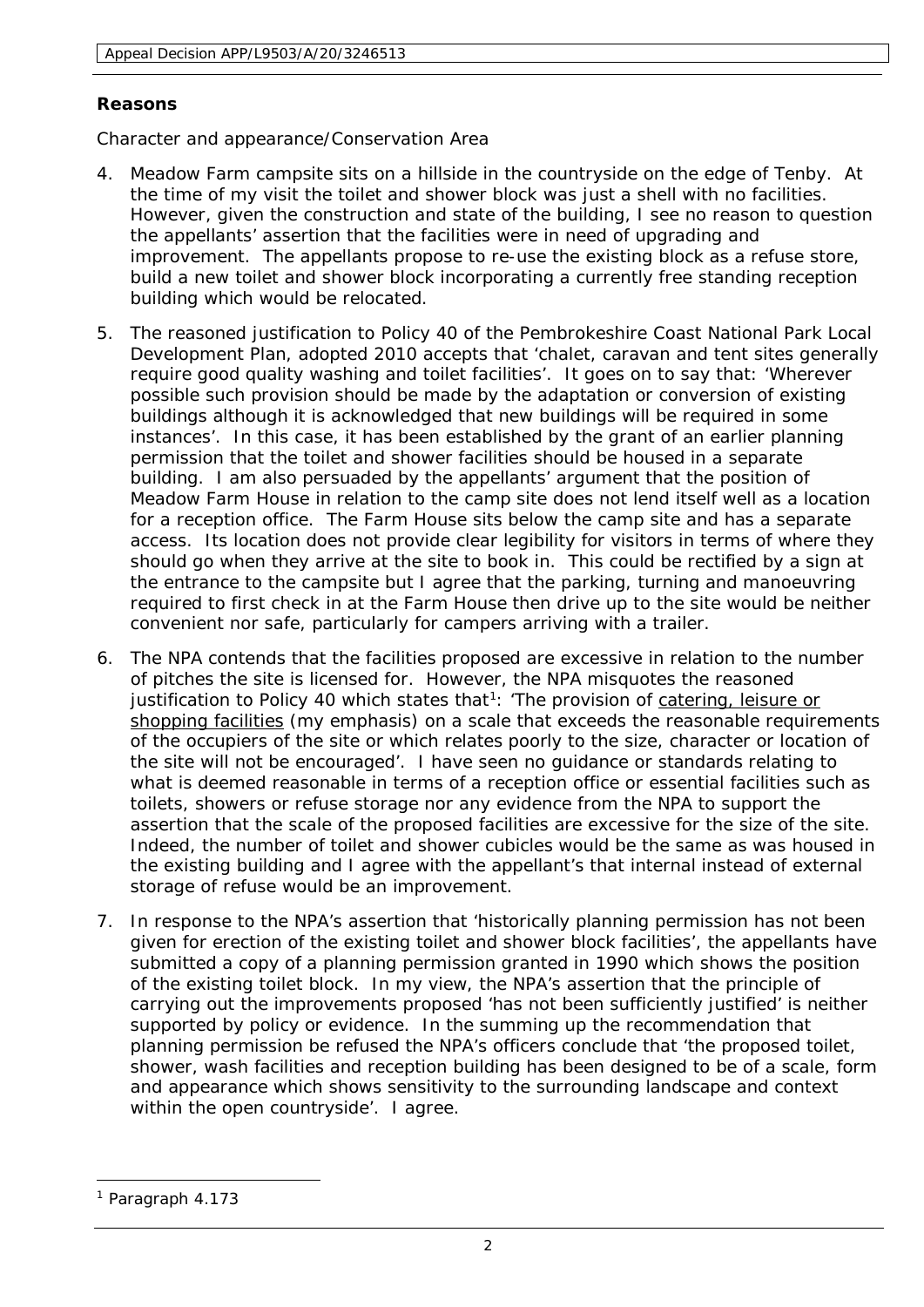8. The new building and refuse store would be enclosed in a corner of the site and screened to the north, west and south by existing mature planting. A Pembrokeshire hedge bank is proposed to separate the facilities from the rest of the campsite. The building is visible from the coast path but only above a tall hedge and at distance and is viewed nestled into the existing trees and hedges. Views from the Conservation Area would also be distant and softened by the planting which combined with the sympathetic design would, in my view, result in no harm to the setting of the Conservation Area. I conclude, therefore, that the proposed development would not have an adverse impact on the character and appearance of the National Park and that it complies with Policy 40 of the LDP.

# Drainage

9. The NPA complains that insufficient information was submitted to show that the drainage provision is sufficient to cater for the proposed development. However, the NPA does not dispute that there would be no increase in the number of toilets and showers and no increase in pitches is proposed under the appeal application. I note that there are no objections from the NPA's Pollution or Flooding and Land Drainage Officers or Dŵr Cymru. Given that there will be no change in the number of facilities or capacity of the camp site I see no reason to doubt that the existing services will not be able to cope and conclude that the proposed development complies with Policy 32 of the LDP.

# **Conditions**

- 10. I have considered the NPA's suggested conditions in light of the advice in Circular 16/14. Any material change of use of the proposed buildings would require planning permission and a condition restricting use to that permitted is unnecessary. Given that the proposed development would benefit from the existing screening on the site boundaries, I see no need for any new planting over and above the hedge shown on drawing number 9114/07. In light of my conclusions with regard to foul drainage, I see no need to duplicate the controls under the Building Regulations.
- 11. The NPA is satisfied with the recommendations of the appellant's ecologist with regard to biodiversity enhancement. As this proposal relates to the new facilities only and not the site as a whole, I consider it would be unreasonable to seek wider enhancements or to control external lighting or surface treatments across the camp site. Lighting around the building is necessary for the safety of campers. I do not know whether the NPA's proposed limit of 600 lumens would be adequate in this regard and will impose a condition requiring further details.

# **Conclusions**

- 12. For the reasons given above and having regard to all matters raised, I conclude that the appeal should be allowed.
- 13. In reaching my decision, I have taken into account the requirements of sections 3 and 5 of the Well Being of Future Generations (Wales) Act 2015. I consider that this decision is in accordance with the Act's sustainable development principle through its contribution towards the Welsh Ministers' well-being objective of building better environments.

*Anthony Thickett* Inspector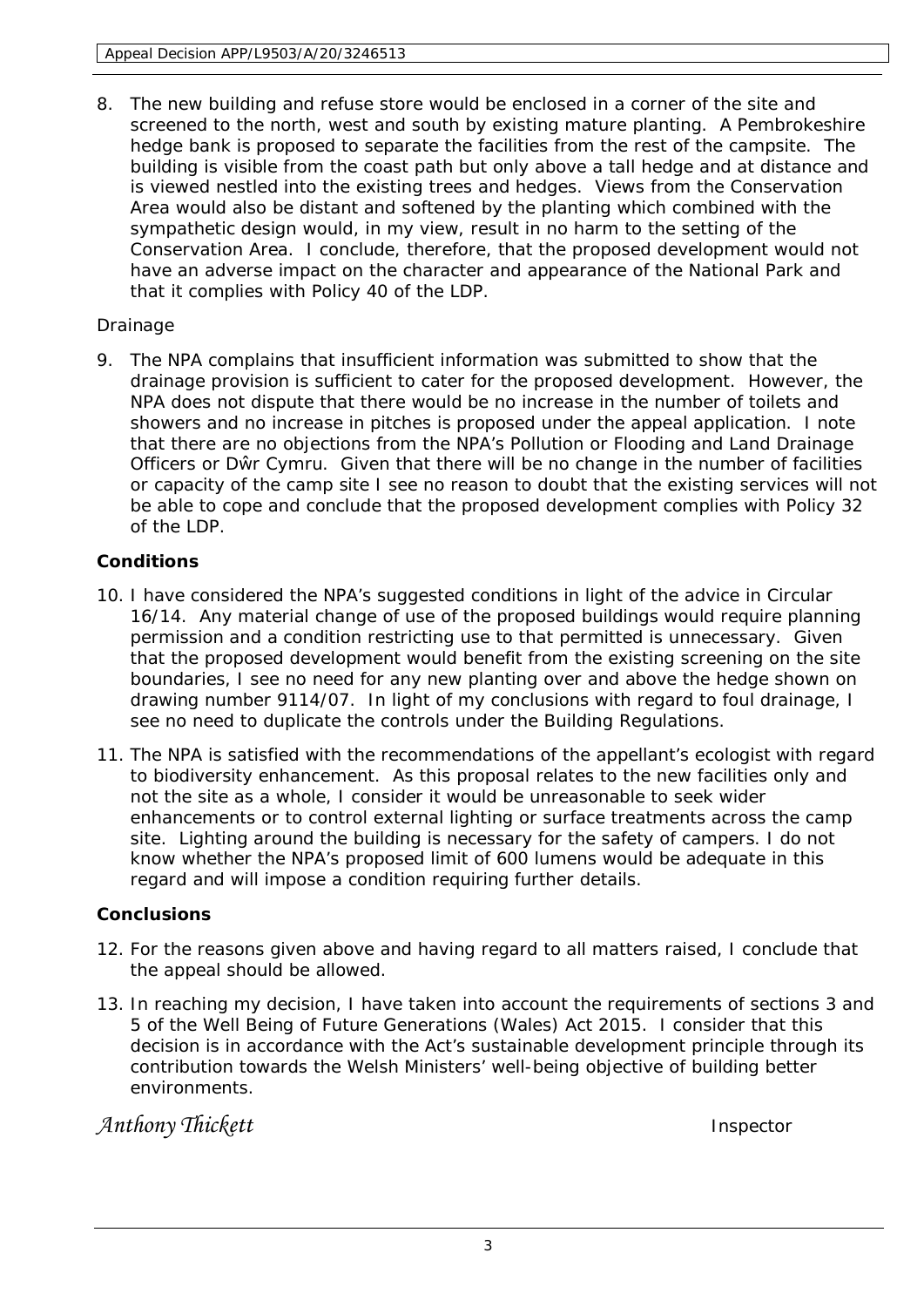# **Schedule**

# **APP/L9503/A/20/3246513**

The appeal is allowed and planning permission is granted for replacement toilet and shower block, including reception building at Meadow Farm, North Cliffe, Tenby, Pembrokeshire, SA70 8AU in accordance with the terms of the application, Ref NP/19/0530/FUL, dated 25 September 2019 subject to the following conditions:

- 1) The development shall begin no later than five years from the date of this decision.
- Reason: As required by Section 91 (1) of the Town and Country Planning Act 1990 (as amended).
- 2) The development shall be carried out in accordance with the following approved plans:

Existing site and location plan (9114/01)

Existing floor plans (9114/02)

Existing elevations (9114/03)

Existing elevations (9114/04),

Proposed site and location plan (9114/06)

Proposed floor plan (9114/07)

Proposed section AA and elevations (9114/08)

Proposed elevations (9114/09),

Drawing 2019-1055 Preliminary Drawing Gilles Biomass Heating

- Reason: To ensure that the development is carried out in accordance with the approved plans and drawings submitted with the application.
- 3) No development shall take place until there has been submitted to and approved in writing by the local planning authority a scheme for the creation of the Pembrokeshire Hedgebank as shown on drawing number 9114/07 and up to the site boundary. The scheme shall also include indications of all existing trees and hedgerows on the appeal site, identify those to be retained and set out measures for their protection throughout the course of development.
- Reason: To protect and maintain the special qualities of the landscape in compliance with LDP Policies: 1, 8, 11, 15 and 30.
- 4) All works and planting comprised in the creation of the Pembrokeshire Hedgebank approved under condition 3 shall be carried out in the first planting and seeding seasons following the occupation of the building or the completion of the development, whichever is the sooner; and any trees or plants which within a period of 5 years from the completion of the development die, are removed or become seriously damaged or diseased shall be replaced in the next planting season with others of similar size and species, unless the local planning authority gives written approval to any variation.
- Reason: To protect and maintain the special qualities of the landscape in compliance with LDP Policies: 1, 8, 11, 15 and 30.
- 5) Prior to the development being brought into use two bat boxes of a type approved in writing by the local planning authority shall be affixed to trees in a location approved in writing by the local planning authority. The approved bat boxes will be retained for as long as the development hereby permitted remains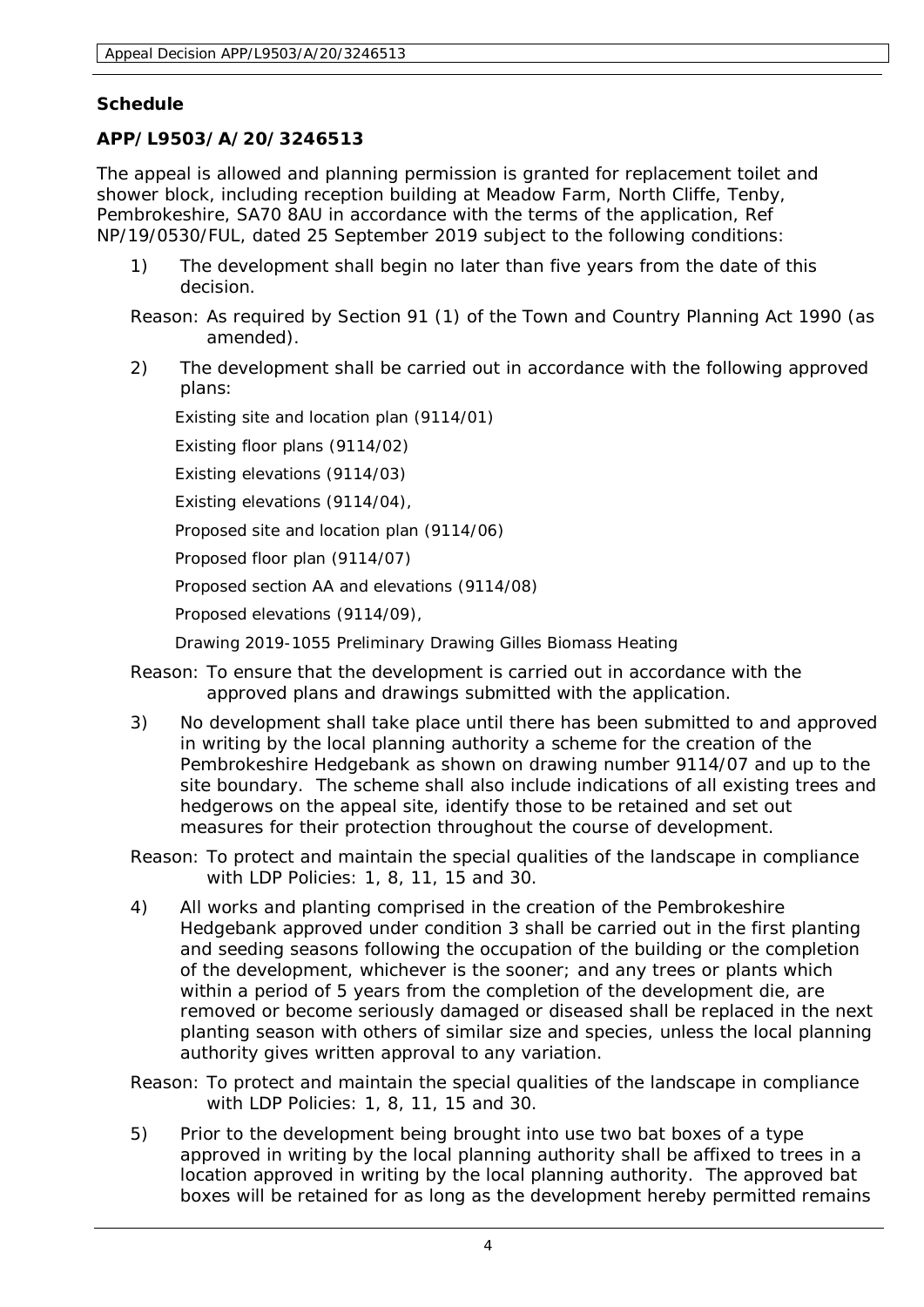in existence. Should the bat boxes be damaged or otherwise become unusable they shall be replaced with others of the same type unless the local planning authority gives written approval to any variation.

- Reasons: In the interests of maintaining the special qualities of the habitats of the National Park in compliance with Policy 11 of the LDP.
- 6) No development shall take place until details of surface water drainage to serve the development hereby permitted have been submitted to and agreed in writing by the local planning authority. Development shall be carried out in accordance with the approved details.
	- Reason: To ensure that the development is served by adequate drainage in accordance with LDP Policy 32
- 7) No development shall take place until use details of the external lighting to the building hereby permitted have been submitted to and agreed in writing by the local planning authority. Development shall be carried out in accordance with the approved details.
- Reasons: In the interests of maintaining the special qualities of the habitats of the National Park in compliance with Policy 11 of the LDP.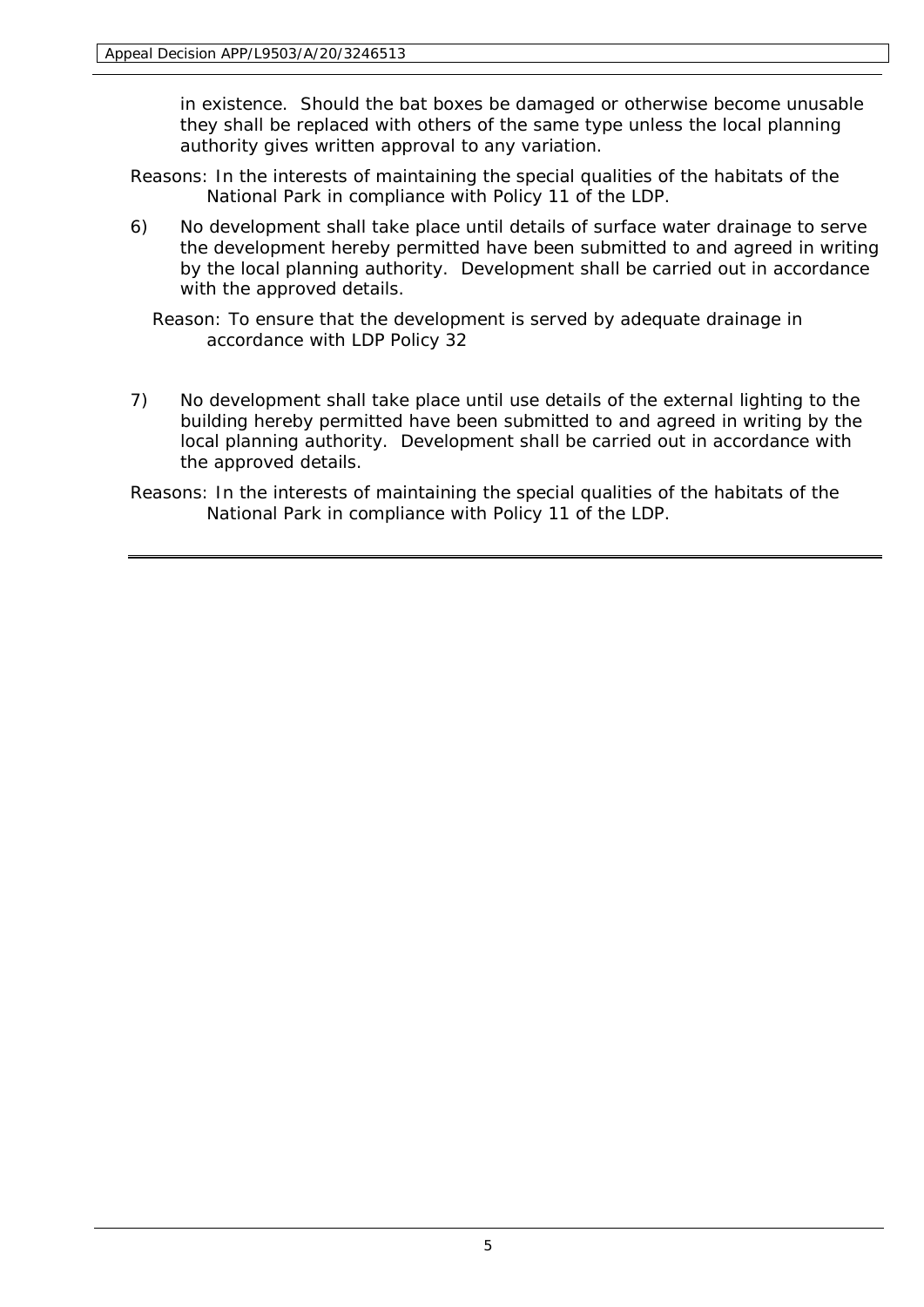

# **Penderfyniad ar yr Apêl Appeal Decision**

Ymweliad â safle a wnaed ar 21/05/20 Site visit made on 21/05/20

**gan Mr A Thickett BA(Hons) BTP Dip RSA MRTPI**

**Dyddiad: 27.05.2020 Date: 27.05.2020**

**by Mr A Thickett BA(Hons) BTP Dip RSA MRTPI**

**Arolygydd a benodir gan Weinidogion Cymru an Inspector appointed by the Welsh Ministers**

# **Appeal Ref: APP/L9503/A/20/3244731**

### **Site address: Appel Tree Gallery, The Ridgeway, Saundersfoot, Pembrokeshire, SA69 9JE**

**The Welsh Ministers have transferred the authority to decide this appeal to me as the appointed Inspector.**

- The appeal is made under section 78 of the Town and Country Planning Act 1990 against the failure to determine an application for planning permission.
- The appeal is made by Mr & Mrs Mannings against Pembrokeshire Coast National Park Authority.
- The application Ref NP/19/0539/FUL was dated 6 January 2020.
- The development proposed is extension and partial change of use, new doorway and skylights for Gallery. Improved parking for Penydre (the extension is where the garage was).

#### **Decision**

1. The appeal is dismissed.

# **Procedural matters**

- 2. Following the submission of the appeal the appellants requested that an amended scheme be considered. The only circumstances in which an amendment may be accepted once an appeal has been made are to correct drawing or drafting errors which do not affect the substance of the application or where it is necessary to ensure consistency in the information contained in the application and the accompanying documents.
- 3. I note the parties' positions set out in the statement of common ground and have taken into account the appellants' contention that they were only made aware of the Conservation Officer's comments after the appeal was made. Nevertheless, I consider that the changes to the proposed development are such that it would be significantly different to that proposed in the original application. I have considered the appeal on the basis of the original scheme.
- 4. The appellants' allegations regarding the conduct of the National Park Authority (NPA) and others is not a matter for me. My decision is focused on and only considers the planning merits of this case.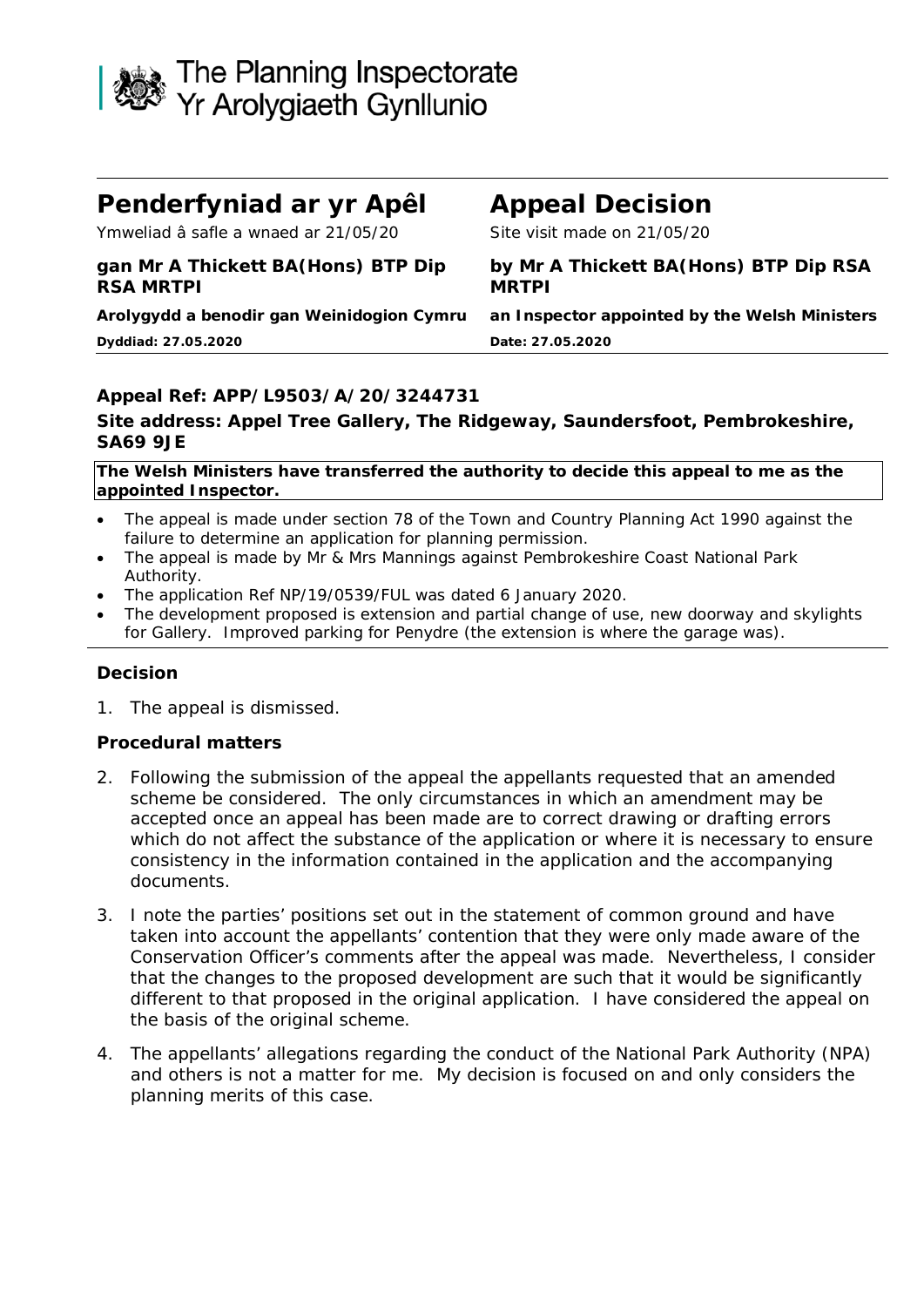# **Main Issues**

- 5. The main issues are:
	- whether the proposed development would preserve or enhance the character or appearance of the Saundersfoot Conservation Area
	- the impact of the proposed development on the setting of Penydre, a Grade II listed building.

# **Reasons**

- 6. The appeal application site includes Apple Tree Gallery and Penydre. Apple Tree Gallery was originally the stable block for Penydre before being used as a doctors' surgery and latterly by the appellants for art classes. The extension and alterations are in part to facilitate the conversion of the building to part art gallery, part residential use.
- 7. The Gallery is a plain, rectangular building constructed of stone with a slate roof. The plans supporting the appeal application are rudimentary and provide little detail over and above the location of the proposed new openings to the Gallery and the shape of the proposed extension. The building is around 11m long with a substantial roof. The appellants have submitted details of the type of roof lights they would install. I consider that, done sympathetically, the insertion of 4 roof lights to the east elevation and 3 to the west elevation would not spoil the simple lines and plain form of the roof. The new door proposed in the west elevation has been installed and provided similar care is taken with the works to install the window to the west elevation, I am satisfied that the alterations to the Gallery could be implemented sympathetically and without harm to the building or Conservation Area.
- 8. In addition to the alterations and extensions to the Gallery the appellants propose to demolish and rebuild part of the garden wall to Penydre to enlarge the parking area to the side of the Gallery. The wall is listed by virtue of its connection to Penydre. Subject to the use of suitable materials the NPA has no objection to these works (I am aware that an application for listed building consent has been submitted). However, with the exception of a line on the site plan there are no drawings of the replacement wall and the plan showing the existing wall is inaccurate. The curve in the wall as it turns in from The Ridgeway is shown but not the dog leg, nor is the garden gate giving access to Penydre or the large inserted section to the side of the gate. The gateway is topped by a brick arch and is an attractive feature. Given it is proposed that the residential occupation of the Gallery be linked to Penydre one might expect there would be a desire to include a gate in the wall but none is shown.
- 9. Turning to the extension the appellants propose to construct it of *'Canadian Cedar together with a roof made of Eurocladding'* which in their view *'would be appropriate 'light industrial' materials such that you see in well designed 'garden offices'*. Without further details I am sceptical about the use of 'light industrial' materials on the shared boundary with Penydre. Further, the submitted plans do not show how the extension would link to the new wall. Insufficient detail has been submitted to enable me to properly assess the impact of the part demolition of the wall or its proposed replacement on the Conservation Area or the listed building and its setting. Nor, given the rudimentary drawings that support the appeal application is it possible to properly consider the impact of the proposed extension and garden shed/toilet on the Conservation Area and the setting of the listed building. In light of the duty imposed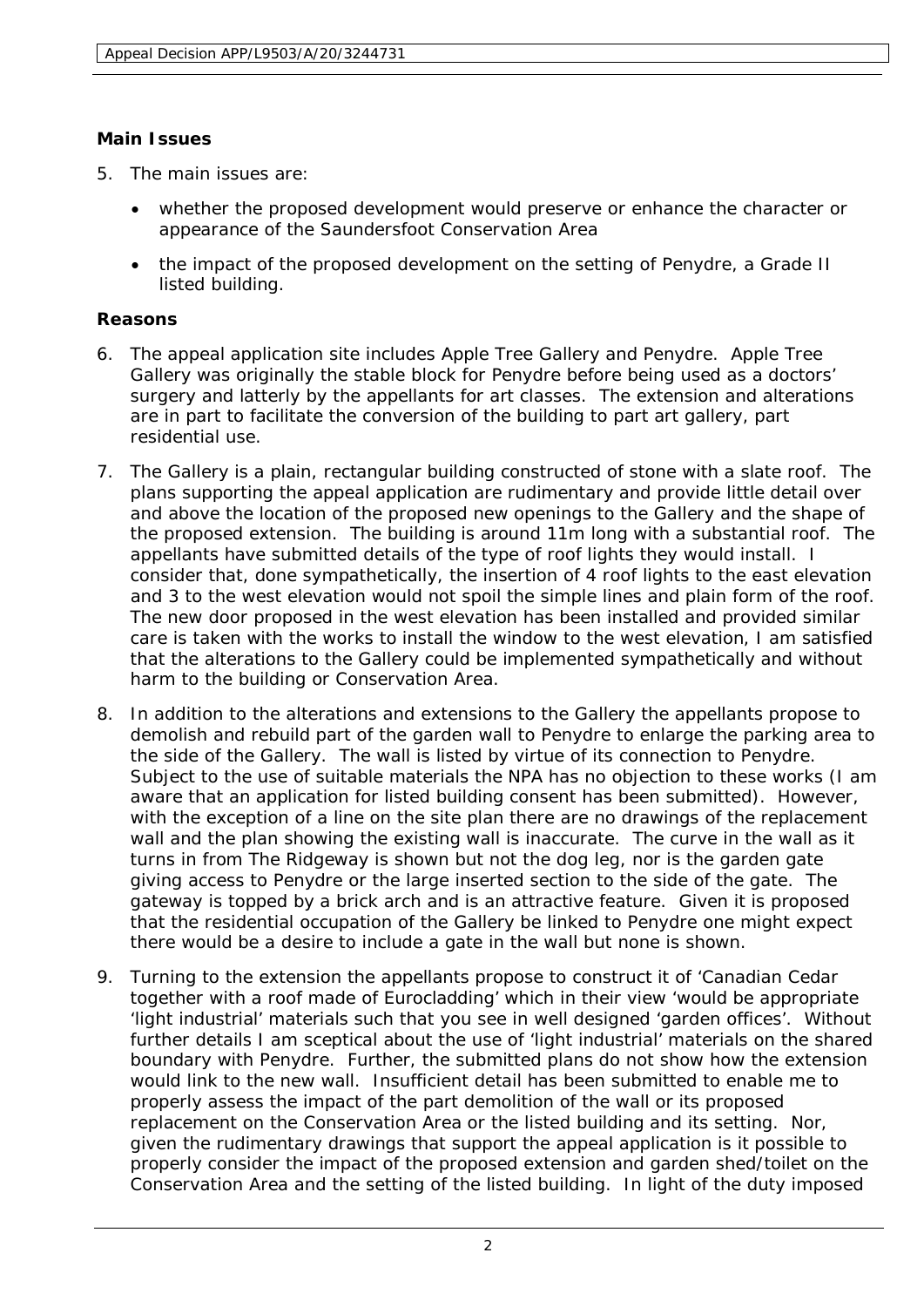on me under Sections 66(1) and 72(1) of the Listed Building and Conservation Areas Act, I do not consider that these matters can be left to a condition.

10. In the absence of this information I cannot determine that these works would preserve or enhance the character or appearance of Saundersfoot Conservation Area or the setting of Penydre.

Other matters

11. Were the proposed residential use of the Gallery to be separate from Penydre, Policy 45 (b) of the Pembrokeshire Coast National Park Authority Local Development Plan would require a contribution to the provision of affordable housing. The NPA and appellant have agreed that a contribution would not be required if a condition were imposed limiting the residential occupation of the Gallery to ancillary to Penydre. Given that the internal accommodation would be limited and it has no external amenity space, the Gallery would be unlikely to provide satisfactory living conditions were it occupied as a separate dwelling. As an ancillary building to Penydre its occupiers can enjoy Penydre's garden and the proposal also re-establishes the historic link between Penydre and its former stable block.

# **Conclusions**

- 12. Sections 66(1) and 72(1) of the Listed Building and Conservation Areas Act places a duty on me to preserve the special architectural and historic interest of heritage assets. It would appear that the NPA is satisfied with the quality of the submitted drawings. I am not bound to accept the position of the NPA. Notwithstanding my findings with regard to the proposed new fenestration to the Gallery or the proposed change of use, the lack of details relating to the demolition and replacement of the wall and the extension leaves me unable to conclude that the proposed development would not harm the setting of Penydre or preserve or enhance the character or appearance of the Conservation Area.
- 13. I have considered the possibility of issuing a split decision but given that the alterations to the Gallery are inextricably linked to the proposed conversion to a mixed use, I do not consider the different elements of proposed development to be severable. I must, therefore, dismiss this appeal.
- 14. In reaching my decision, I have taken into account the requirements of sections 3 and 5 of the Well Being of Future Generations (Wales) Act 2015. I consider that this decision is in accordance with the Act's sustainable development principle through its contribution towards the Welsh Ministers' well-being objective of building better environments.

*Anthony Thickett*

Inspector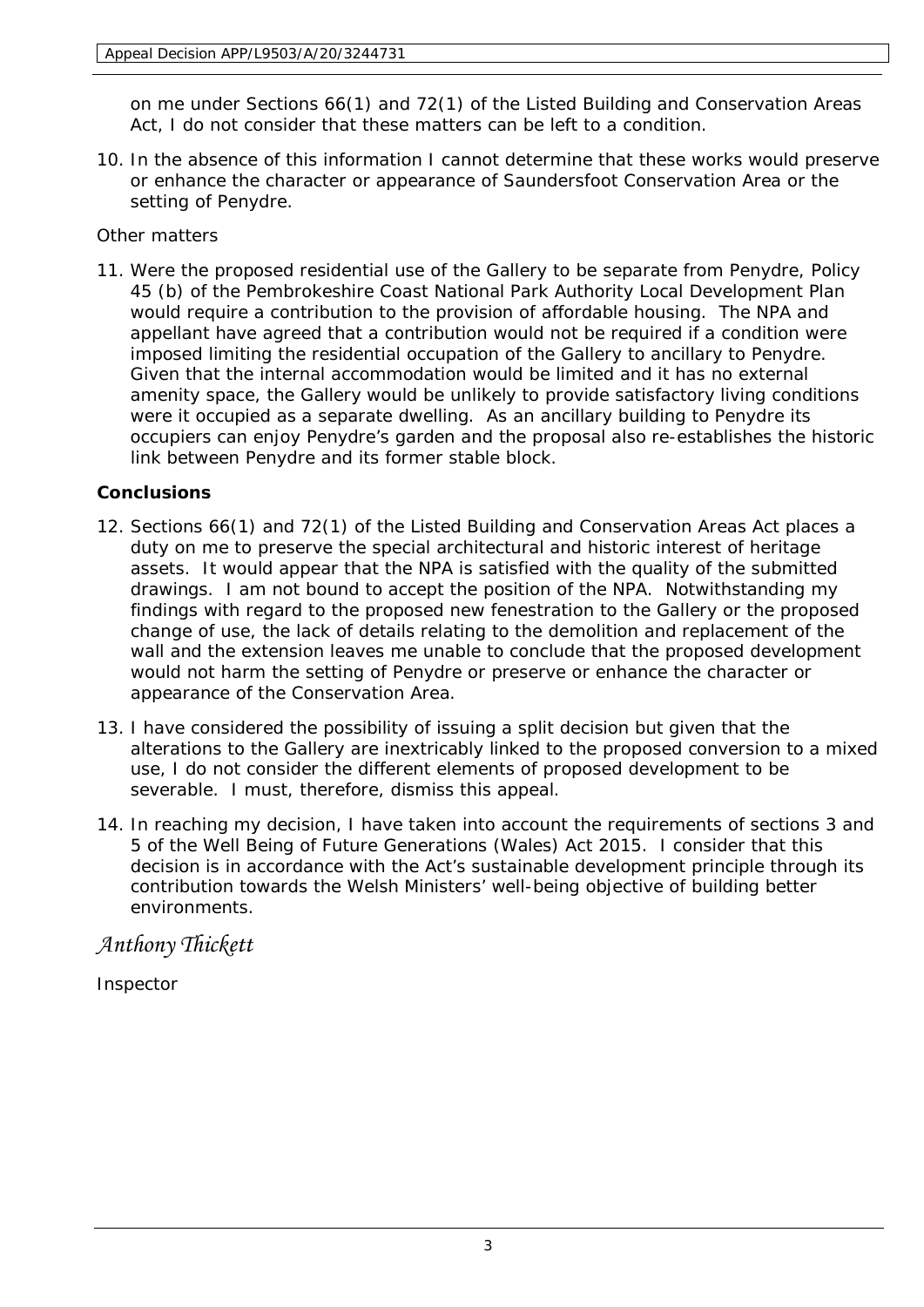

# **Penderfyniad ar yr Apêl Appeal Decision**

Ymweliad â safle a wnaed ar 21/05/20 Site visit made on 21/05/20

# **gan Mr A Thickett BA(Hons) BTP Dip RSA MRTPI**

**Dyddiad: 25.06.2020 Date: 25.06.2020**

### **by Mr A Thickett BA(Hons) BTP Dip RSA MRTPI**

**Arolygydd a benodir gan Weinidogion Cymru an Inspector appointed by the Welsh Ministers**

# **Appeal Ref: APP/L9503/C/20/3245039**

# **Site address: 3 The Glen, Little Haven, Pembrokeshire, SA62 3UR**

**The Welsh Ministers have transferred the authority to decide this appeal to me as the appointed Inspector.**

- The appeal is made under section 174 of the Town and Country Planning Act 1990 as amended by the Planning and Compensation Act 1991.
- The appeal is made by Colin Brame against an enforcement notice issued by Pembrokeshire Coast National Park Authority.
- The enforcement notice, numbered EC19/0097, was issued on 19 December 2019.
- The breach of planning control as alleged in the notice is the erection of a raised deck platform in the approximate position shown cross-hatched in blue on the Plan ("the Unauthorised Development").
- The requirements of the notice are (i) to dismantle and permanently remove from the land the unauthorised development and (ii) permanently remove from the land all building materials arising from compliance with (i) above.
- The period for compliance with the requirements is 3 months.
- The appeal is proceeding on the grounds set out in section 174(2)[a & f] of the Town and Country Planning Act 1990 as amended.

# **Decision**

1. The appeal is dismissed and the enforcement notice is upheld. Planning permission is refused on the application deemed to have been made under section 177(5) of the 1990 Act as amended.

# **The appeal on ground (a) / deemed planning application**

- 2. The main issues are:
	- the effect of the development on the living conditions of neighbouring residents with regard to privacy and visual impact.
	- the impact of the development on the character and appearance of the area.

#### **Reasons**

Living conditions

3. The appellant's property is a semi-detached bungalow which sits on a steeply sloping bank. Immediately adjoining to the front and directly below is a residential property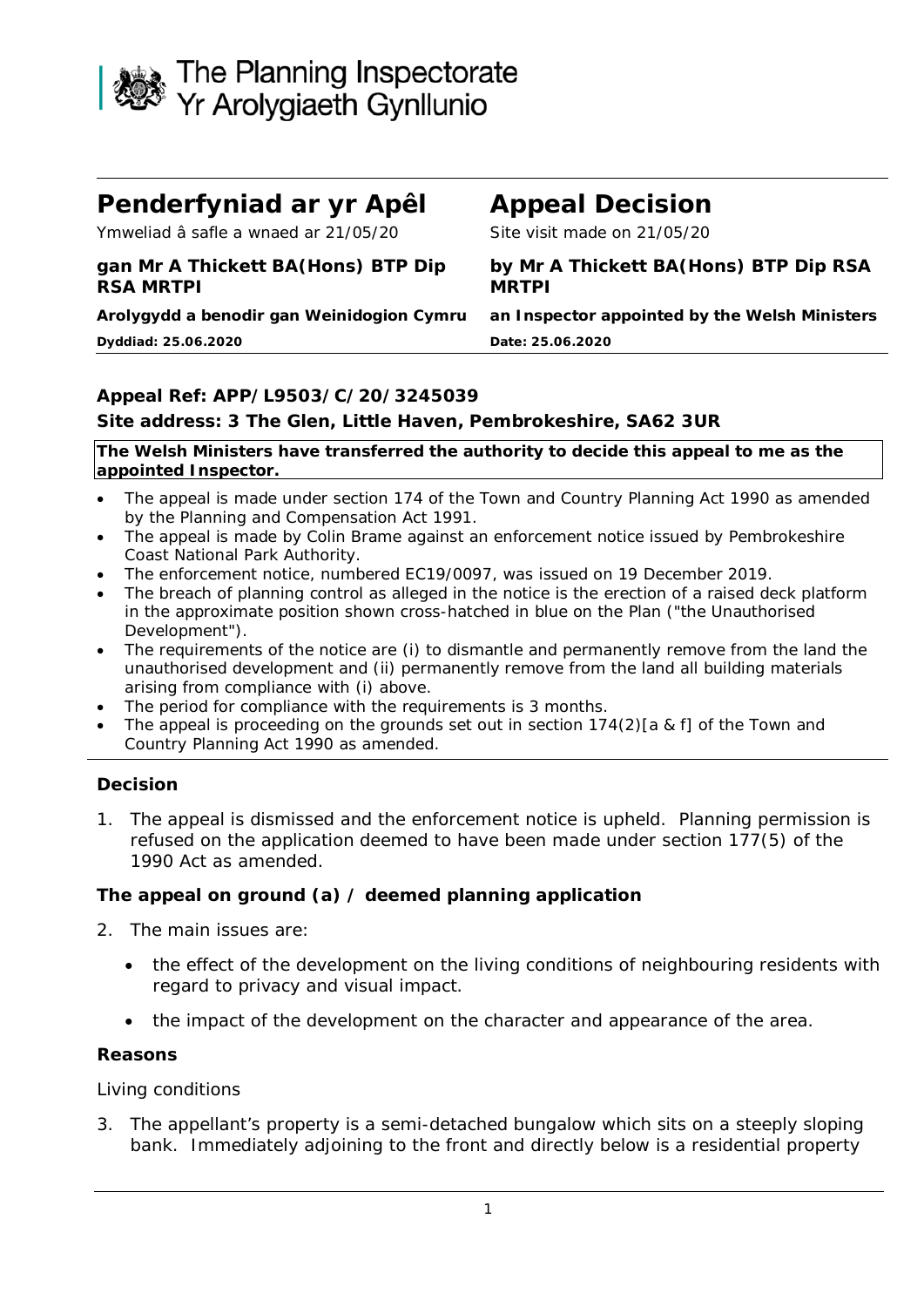known as The Boat House. That house is partly built into the slope. Its rear wall is about 1.5m from the shared boundary and the eaves of its roof are just below the surface of the appellant's decking.

- 4. There is a terrace to the front of the appellant's bungalow enclosed by a wall. The decking sits below the terrace and is accessed by steps. It is enclosed by a ranch style fence of about 1.2m. The Boat House has a small patio to the side of the house. I acknowledge that the decking screens views of the patio from the appellant's terrace. However, standing on the decking one can look directly down on to the patio at very close quarters. This is seriously detrimental to the privacy of the occupiers of The Boat House and this harm outweighs any benefit accruing from the decking obscuring views of the patio from the terrace.
- 5. From the decking one can also look directly down on a rooflight in the roof of The Boat House facing the decking. The rooflight is obscure glazed and fixed. Nonetheless it is likely that anyone in the room served by the rooflight would discern shadows and movement on the decking which is likely to give a sense of intrusion even if it is not possible to see through the window. On its own this matter would not be sufficient to justify withholding planning permission but it adds weight to my concerns regarding the effect of the decking on the sense of privacy enjoyed by the occupiers of The Boat House.
- 6. The appellant does not dispute the National Park Authority's estimate that the overall height of the structure is around 3.8m above the ground floor level of The Boat House. Due to its height and proximity to the patio serving The Boat House, I consider that the decking is unduly overbearing and has an unacceptable visual impact on the occupiers of that property.
- 7. The appellant argues that as The Boat House is a second home and was only occupied for 25 days last year it is not in residential use. According to the National Park Authority planning permission was granted for the conversion of a boat shed to a dwelling in 1987. In terms of its lawful use in planning terms it does not matter that The Boat House is currently a second home, it is a dwelling as defined by the Town and Country Planning (Use Classes) Order 1987 and could be occupied permanently at any time.
- 8. I conclude that the decking has an adverse impact on the living conditions of the occupiers of The Boat House and that its retention would conflict with Policy 30 of the Pembrokeshire Coast National Park Local Development Plan, adopted 2010 (LDP).

# Character and appearance

9. There is wide variety in the built form in Little Haven and like many historic coastal villages the random and seeming unplanned nature of buildings and spaces is part of its charm. The decking is well made and such is the variety in built form in this part of Little Haven, I do not consider that it has a detrimental impact on the character and appearance of the area. I conclude, therefore, that the retention of the decking would not conflict with Policy 15 of the LDP.

# Other matters

10. I have taken into account that the small terrace is the only outdoor amenity space available to the appellant other than the decking. I also acknowledge that due to the slope and being hemmed in by The Boat House and the retaining wall to the terrace, the land on which the decking is constructed would not provide an attractive space. However, neither these matters nor my findings on the impact of the decking on the